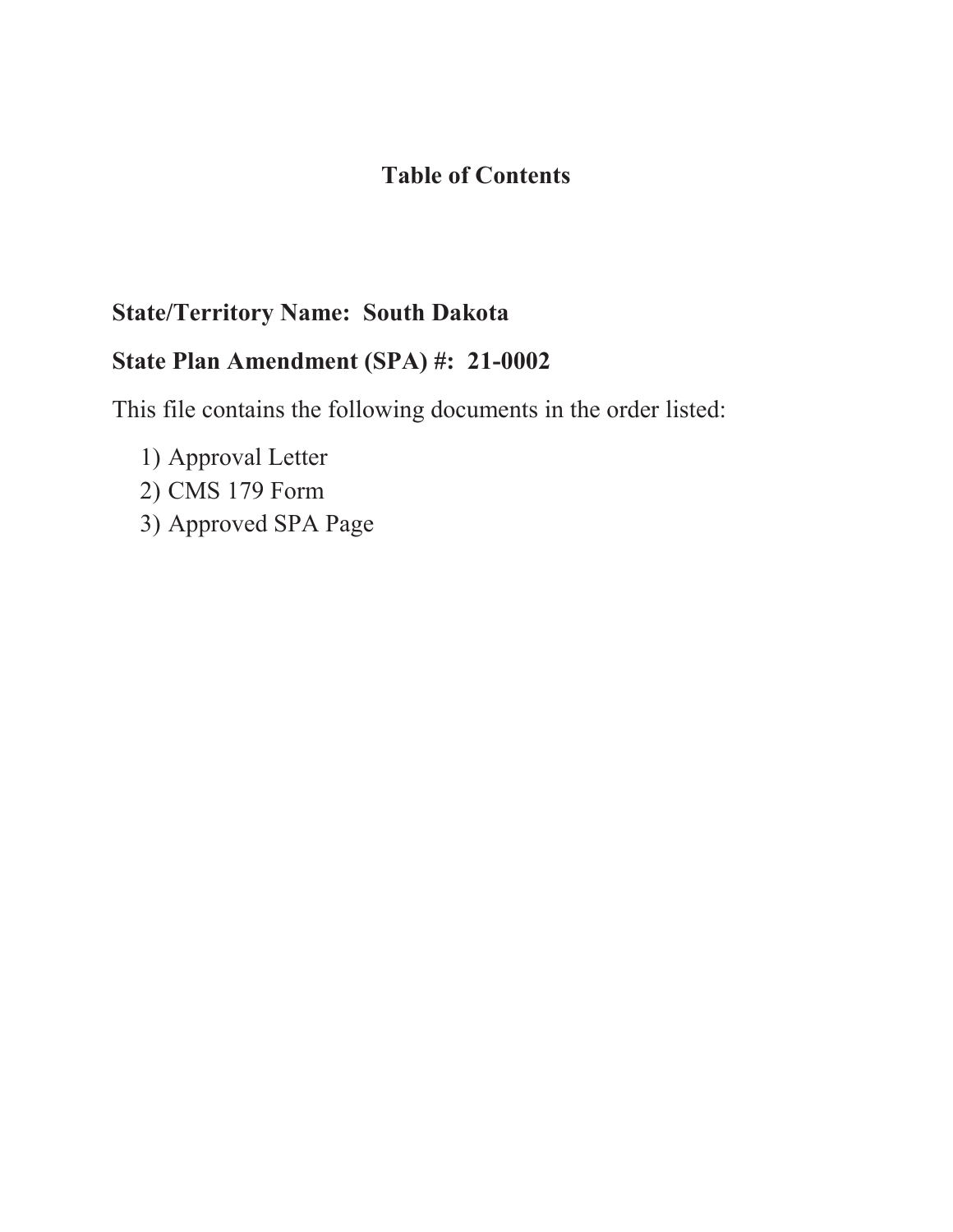

**Medicaid and CHIP Operations Group** 

April 20, 2021

William Snyder, Medicaid Director Department of Social Services Richard F. Kneip Building 700 Governors Drive Pierre, SD 57501-2291

RE: TN 21-0002

Dear Mr. Snyder:

The Centers for Medicare and Medicaid Services (CMS) has completed its review of South Dakota's State Plan Amendment (SPA) Transmittal #21-0002, submitted on March 17, 2021. This SPA seeks an extension to the exception to the Medicaid Recovery Audit Contractor (RAC) program.

CMS approved SPA #21-0002 on April 20, 2021, with an effective date of June 1, 2021 for a twoyear period only, with a termination date of May 31, 2023.Enclosed is a copy of the CMS-179 summary form, as well as the approved pages for incorporation into the South Dakota State Plan.

If you have any questions regarding this amendment, please contact Mandy Strom at mandy.strom $@cms.hhs.gov$  or (303) 844-7068.

Sincerely, James G. Scott, Director Division of Program Operations Digitally signed by James G. Scott -S Date: 2021.04.20 14:56:48 -05'00'

Enclosures

cc: Brenda Tidball-Zeltinger, Deputy Secretary, South Dakota Medicaid Matthew Ballard, Deputy Director, South Dakota Medicaid Renae Hericks, South Dakota Medicaid Mandy Strom, CMS North Branch-Division of Program Operations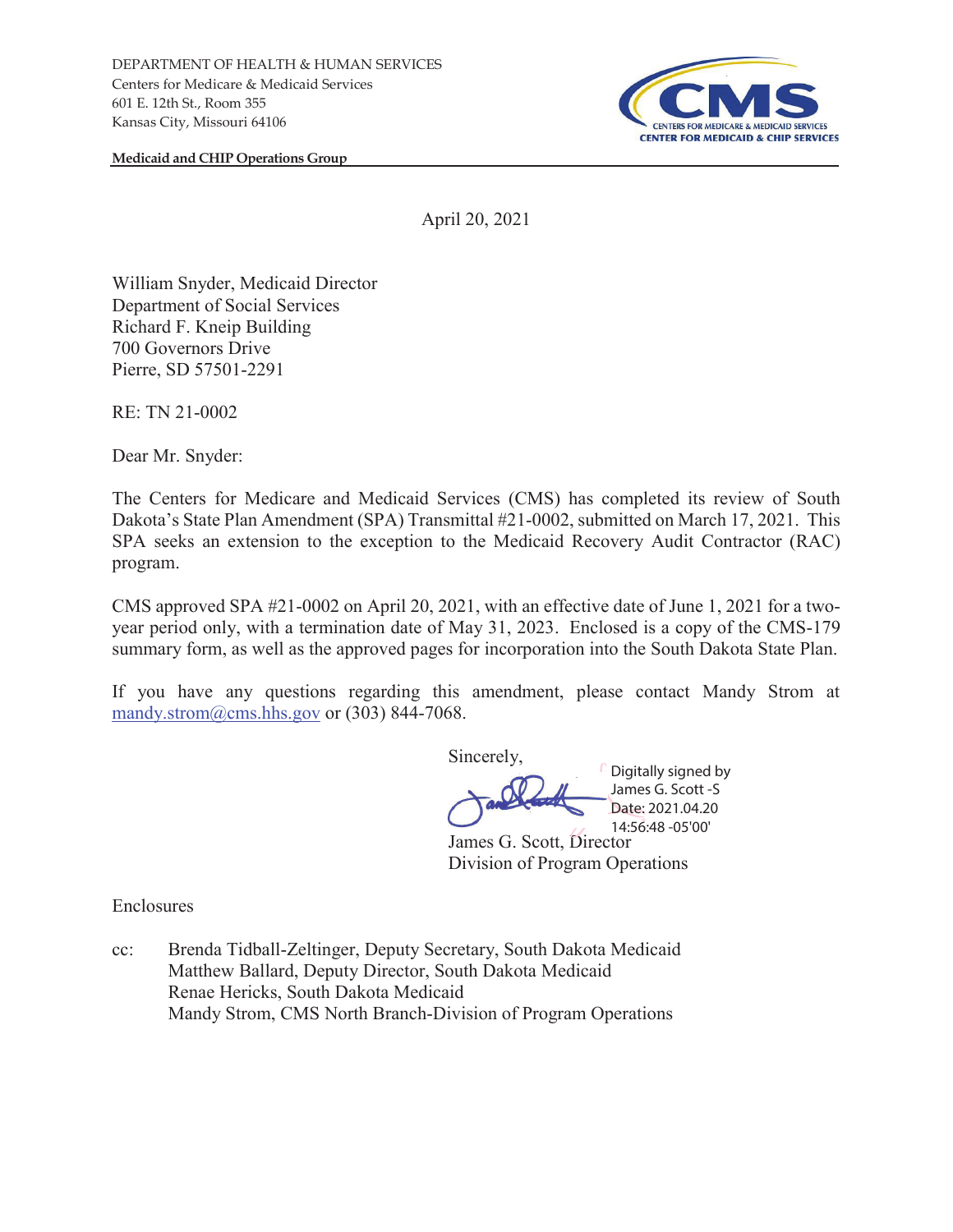| DEPARTMENT OF HEALTH AND HUMAN SERVICES<br><b>CENTERS FOR MEDICARE &amp; MEDICAID SERVICES</b>                    |                                                                                                                 | <b>FORM APPROVED</b><br><b>OMB NO. 0938-0193</b>                           |
|-------------------------------------------------------------------------------------------------------------------|-----------------------------------------------------------------------------------------------------------------|----------------------------------------------------------------------------|
| <b>TRANSMITTAL AND NOTICE OF APPROVAL OF</b><br><b>STATE PLAN MATERIAL</b>                                        | 1. TRANSMITTAL NUMBER:<br>SD-21-0002                                                                            | 2. STATE:<br>South Dakota                                                  |
| FOR: CENTERS FOR MEDICARE & MEDICAID SERVICES                                                                     | 3. PROGRAM IDENTIFICATION: TITLE XIX OF THE<br>SOCIAL SECURITY ACT (MEDICAID)                                   |                                                                            |
| TO: REGIONAL ADMINISTRATOR<br>CENTERS FOR MEDICARE & MEDICAID SERVICES<br>DEPARTMENT OF HEALTH AND HUMAN SERVICES | <b>4. PROPOSED EFFECTIVE DATE</b><br>June 1, 2021                                                               |                                                                            |
| 5. TYPE OF PLAN MATERIAL (Check One):                                                                             |                                                                                                                 |                                                                            |
| NEW STATE PLAN                                                                                                    | <b>CAMENDMENT TO BE CONSIDERED AS NEW PLAN</b>                                                                  | AMENDMENT                                                                  |
| COMPLETE BLOCKS 6 THRU 10 IF THIS IS AN AMENDMENT (Separate Transmittal for each amendment)                       |                                                                                                                 |                                                                            |
| 6. FEDERAL STATUTE/REGULATION CITATION:                                                                           | 7. FEDERAL BUDGET IMPACT:<br>a. FFY 2021: \$0.00<br>b. FFY 2022: \$0.00                                         |                                                                            |
| 1902(a)(42)(B)(i)                                                                                                 |                                                                                                                 |                                                                            |
| 8. PAGE NUMBER OF THE PLAN SECTION OR ATTACHMENT:<br>Section 4.5, page 36b                                        | 9. PAGE NUMBER OF THE SUPERSEDED PLAN<br><b>SECTION OR ATTACHMENT (If Applicable):</b><br>Section 4.5, page 36b |                                                                            |
| <b>10. SUBJECT OF AMENDMENT:</b>                                                                                  |                                                                                                                 |                                                                            |
| The proposed State Plan Amendment extends South Dakota's Medicaid Recovery Audit Contractor Program exception.    |                                                                                                                 |                                                                            |
| 11. GOVERNOR'S REVIEW (Check One):                                                                                |                                                                                                                 |                                                                            |
| <b>GOVERNOR'S OFFICE REPORTED NO COMMENT</b>                                                                      | $\Box$ OTHER, AS SPECIFIED:                                                                                     |                                                                            |
| <b>COMMENTS OF GOVERNOR'S OFFICE ENCLOSED</b>                                                                     |                                                                                                                 |                                                                            |
| $\Box$ NO REPLY RECEIVED WITHIN 45 DAYS OF SUBMITTAL                                                              |                                                                                                                 |                                                                            |
| 12. SIGNATURE OF STATE AGENCY OFFICIAL;                                                                           | 16. RETURN TO:                                                                                                  |                                                                            |
| allee                                                                                                             | DEPARTMENT OF SOCIAL SERVICES<br>DIVISION OF MEDICAL SERVICES<br>700 GOVERNORS DRIVE<br>PIERRE, SD 57501-2291   |                                                                            |
| 13. TYPED NAME:                                                                                                   |                                                                                                                 |                                                                            |
| Laurie R. Gill                                                                                                    |                                                                                                                 |                                                                            |
| <b>14. TITLE:</b><br><b>Cabinet Secretary</b>                                                                     |                                                                                                                 |                                                                            |
| <b>15. DATE SUBMITTED:</b><br>March 17, 2021                                                                      |                                                                                                                 |                                                                            |
| FOR REGIONAL OFFICE USE ONLY                                                                                      |                                                                                                                 |                                                                            |
| 17. DATE RECEIVED:                                                                                                | 18. DATE APPROVED:                                                                                              |                                                                            |
| March 17, 2021                                                                                                    | April 20, 2021                                                                                                  |                                                                            |
| PLAN APPROVED - ONE COPY ATTACHED                                                                                 |                                                                                                                 |                                                                            |
| 19. EFFECTIVE DATE OF APPROVED MATERIAL:<br>June 1, 2021                                                          | 20. SIGNATIEF OF EFGIONAL OFFICIAL:                                                                             | Digitally signed by James G. Scott -S<br>Date: 2021.04.20 14:57:39 -05'00' |
| 21. TYPED NAME:<br>James G. Scott                                                                                 | 22. TITLE:<br>Director, Division of Program Operations                                                          |                                                                            |
| 23.REMARKS:                                                                                                       |                                                                                                                 |                                                                            |
|                                                                                                                   |                                                                                                                 |                                                                            |
| FORM CMS-179 (07-92)                                                                                              |                                                                                                                 |                                                                            |
|                                                                                                                   |                                                                                                                 |                                                                            |